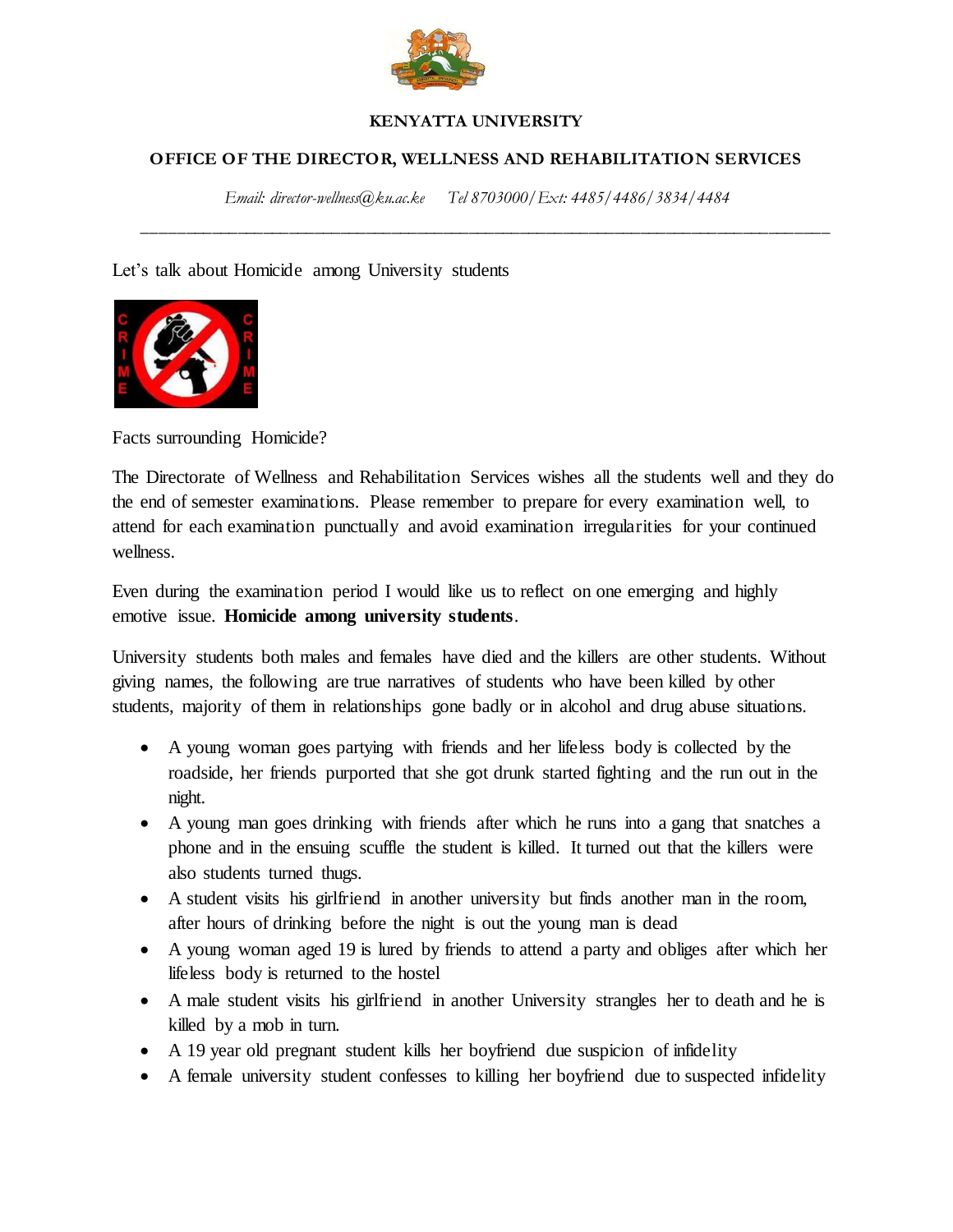

## **Causes of homicide among students**

Psychologists in Kenya have identified the following as the causes of homicide among university students

- 1. Students have been raised in ways that do not equip them with primary self-preservation skills due to lack of adjustment skills accompanied by diminished self-worth.
- 2. They lack environmental mastery and have poor social skills which impacts negatively on their ability to co-exist with others
- 3. Some students have become vulnerable to drugs, gambling, and pornography and sex addictions. To get money to support their habits they get involved in crime.
- 4. Some students have been exposed to violence in the family and they never developed healthy methods of solving life's challenges. Some become clinically depressed.
- 5. Some students come from homes where they were not monitored, mentored or supervised and consequently developed non-conforming behavior patterns.
- 6. Associating with delinquent peers and/or gang membership is another factor leading alcohol and drug abuse as well as criminal activities.
- 7. Some students have lived lives of overindulgence and become self-centered and out rightly narcissistic.

## **How to avoid dangerous situations that can lead to homicide**

- Avoid toxic friends and relationships. Know when to walk away and if experiencing challenges you are unable to tackle alone, seek help from a trusted adult like a parent, a lecturer, and your chaplain or seek counselling support.
- If your gut feeling tells you that your life in danger, engage in self-preservation behaviors before things get out of control. Report serious threats to your life to the police or seek mediation
- If you have issues with anger management and conflict resolution, enroll in activities and programs within the university that will help you overcome these. Seek counselling support in matters of self-understanding.
- Participate in programmes that promote your wellness as a student by joining clubs and seeking spiritual sustenance from your chaplaincy-In KU we have Catholic, Protestant, Seventh Day Adventist and Muslim chaplaincies.
- If you have alcohol and drug abuse problems seek help early before you become addicted and if addicted make sure that you are linked to care.
- Interventions through guidance and counseling provided by the University.
- Do not engage in multiple relationships at the same time and do not stalk your exboyfriends or girlfriends in social media platforms.
- Learn to live and let live, if a relationship is not working, learn to let go.